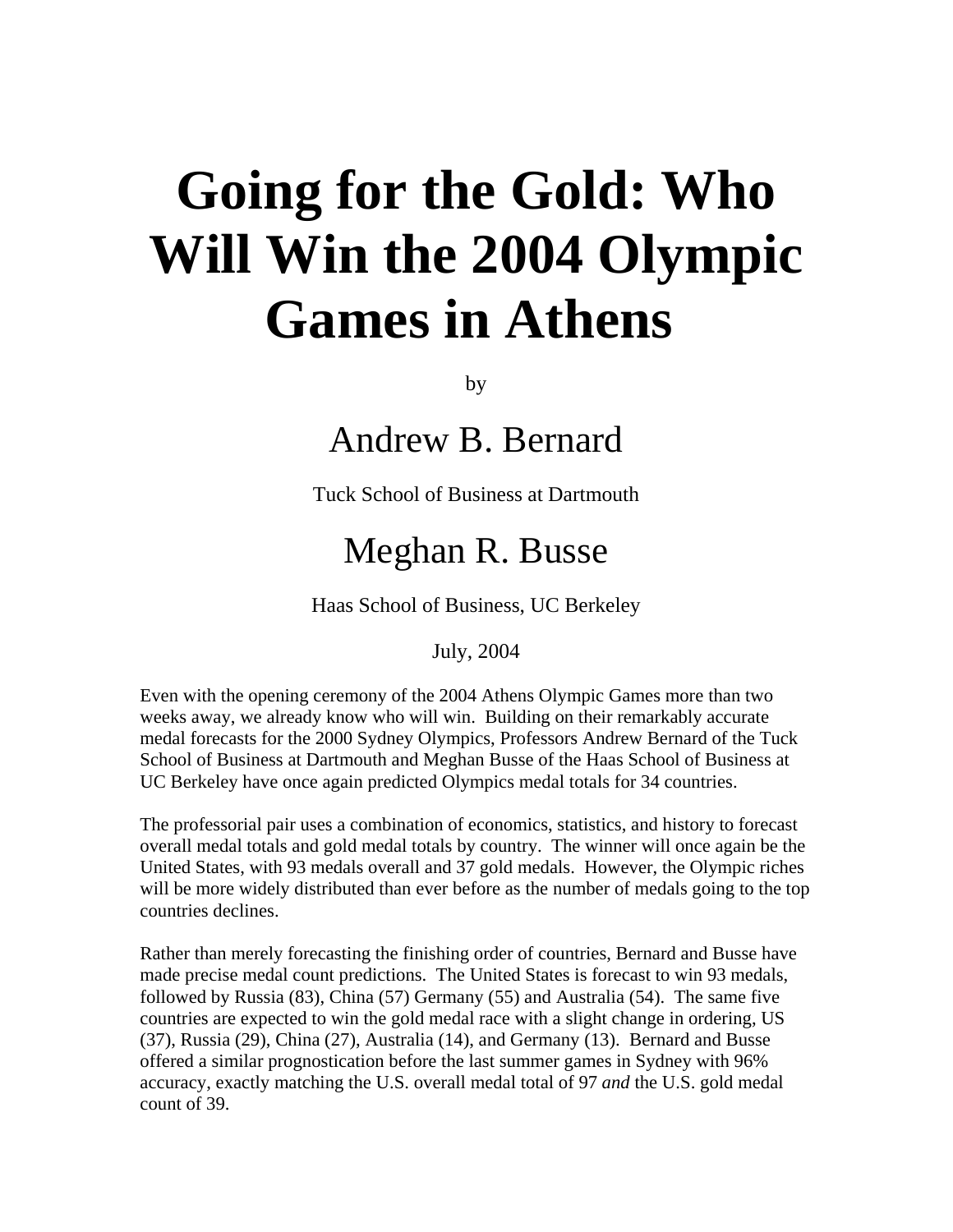|           | Predicted Medals in Athens | Medals won in Sydney |
|-----------|----------------------------|----------------------|
| U.S.      | 93                         | 97                   |
| Russia    | 83                         | 88                   |
| China     | 57                         | 59                   |
| Germany   | 55                         | 58                   |
| Australia | 54                         | 57                   |

In an article recently published in the *Review of Economics and Statistics*, the authors describe the details of their medal prediction method.<sup>1</sup> Bernard and Busse show that over the last 40 years, national Olympic medal totals have been driven by four distinct factors: population, per capita income, past performance, and a host effect

Countries such as the US and Germany win large numbers of medals because they have both large populations and high per capita income (Gross Domestic Product per capita).<sup>[2](#page-1-1)</sup> The researchers explain that population matters because it gives a country more chances to have an athlete with the extraordinary natural ability that is necessary to become an Olympic champion. Income per capita matters because countries that are wealthier are more likely to have individuals or organizations who are willing to devote the financial resources necessary to develop Olympic medal contenders. For example, China wins more medals than France because its huge population more than compensates for its low per capita income. Brazil and Spain won almost the same number of medals in Sydney because of the large population of Brazil (more than four times greater) and the higher per capita income of Spain (more than three times greater).

Past performance is another powerful, yet not perfect, predictor of Olympic success. Countries with above average performances in Sydney are likely to continue to take home medals in the Athens games. This bodes well for Australia, China, Russia, and the United Kingdom, all of whom did well in the Sydney Games.

The host effect is an important determinant of medal counts. Bernard and Busse predict that Greece will win 27 medals, more than doubling its haul of 13 medals in the 2000 games. Using the home court to its advantage in Sydney, Australia was able to greatly increase its overall medal total from 41 in 1996 to 58 in 2000. The good news for Australia is that this past Olympic achievement is likely to carry over to this summer's Games in Athens; Bernard and Busse predict that Australia will win 54 medals in 2004.

Professors Bernard and Busse predict a third straight decline in total medals for the U.S. in the 2004 Games and a lower total for the top ten medal-winning countries. The

 $\overline{a}$ 

<span id="page-1-0"></span><sup>&</sup>lt;sup>1</sup> Andrew B. Bernard and Meghan R. Busse, (2004) "Who Wins the Olympic Games: Economic Resources and Medal Totals", *Review of Economics and Statistics*, Vol. 86, no.1. 2

<span id="page-1-1"></span> $<sup>2</sup>$  In fact, from 1960-1992, there was a large role played by the government of non-market economies such</sup> as the Soviet Union and East Germany. Each Soviet satellite state was able to increase their medal share by almost 3 percentage points above the predictions of the four factor model. This effect is no longer important in determining country medal counts.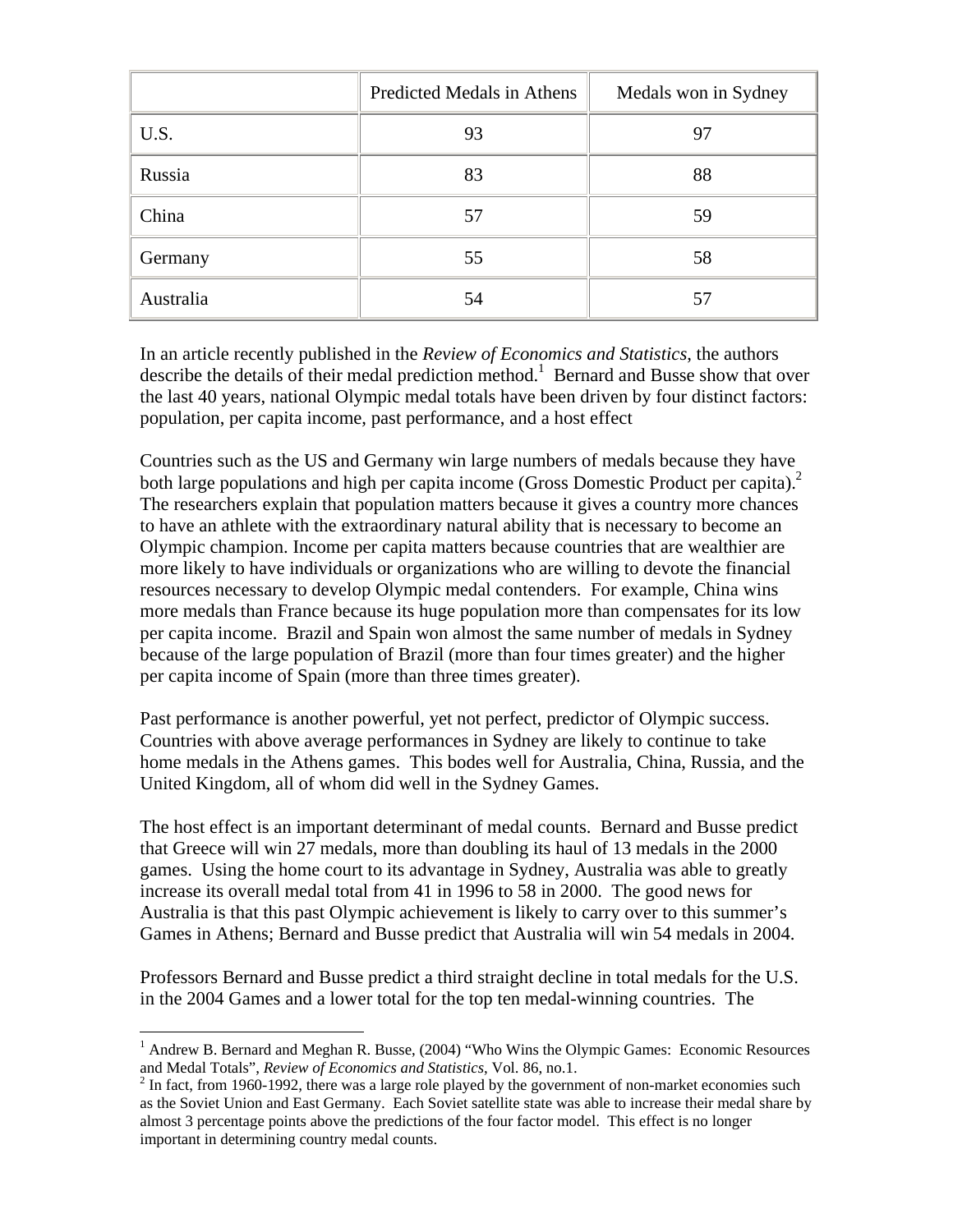researchers find that the dominance of the largest and wealthiest countries has eroded over time. Indeed, looking back as far as the 1960 Olympics, the concentration of medalwinning among the top countries has generally been falling. In 1960 the top 10 countries won 78% of the awarded medals, compared with the top 10 in 2000 winning only 55% of the awarded medals. This is consistent with poorer countries over the same time having improved their standard of living and thereby having improved their chances of sharing in Olympic glory. This trend has led to a greater number of countries winning medals and lower medal shares for the top countries such as the U.S. and Russia.



The professors also identify countries that systematically underperform and overachieve relative to their populations and incomes. Both Japan and Canada have lagged far behind what would be expected given their resources. Japan typically wins far fewer medals than France or Italy, two countries with half the population of Japan *and* lower per capita income. To match Italy's performance, Japan would have to almost double its medal output in Athens. Similarly, Bernard and Busse argue that Canada continues to fall short in the Summer Games, winning fewer medals than the Netherlands or South Korea, countries with smaller populations and smaller economies.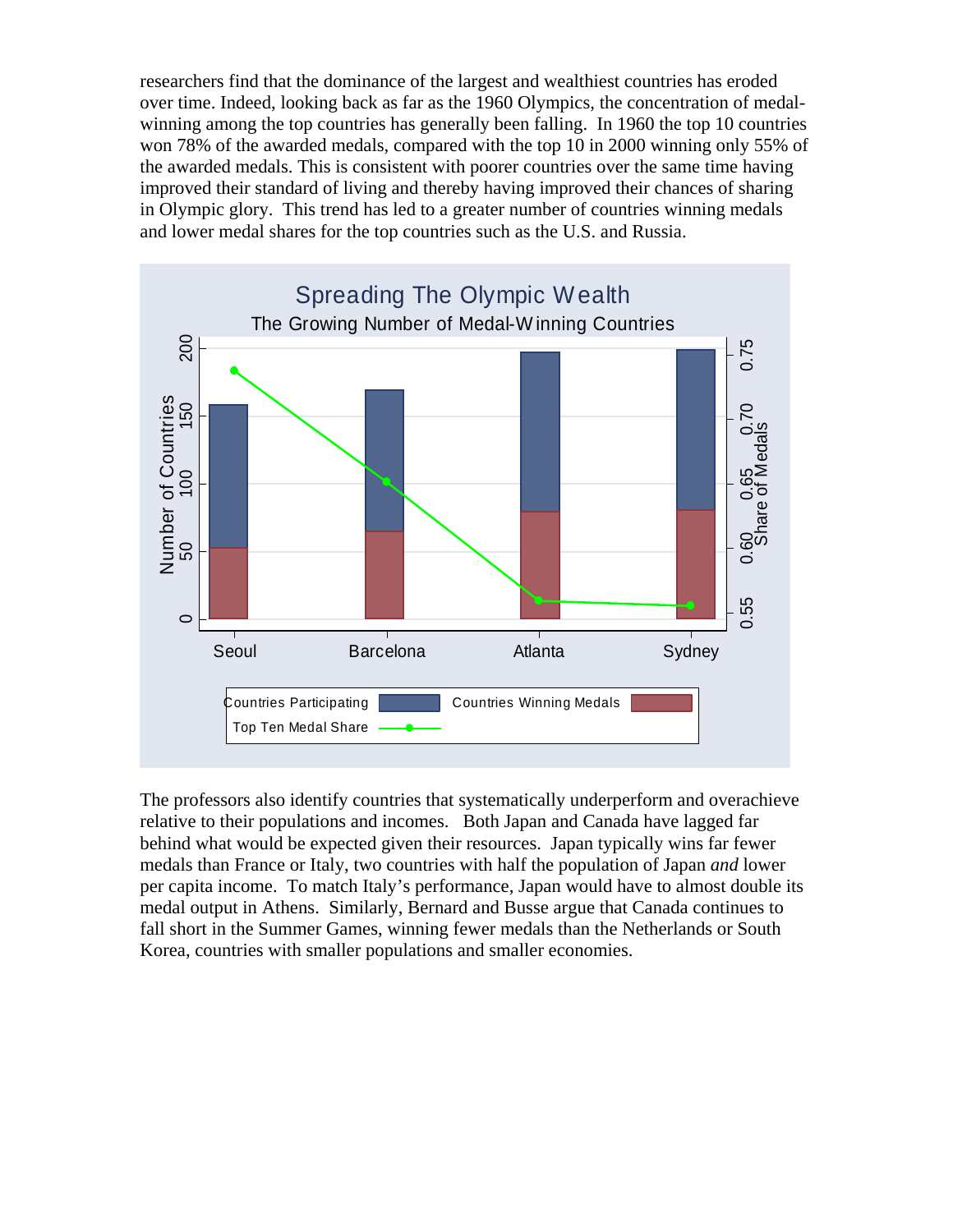|                           | <b>Predicted Total</b> | <b>Predicted Gold</b> |
|---------------------------|------------------------|-----------------------|
|                           | Medals in Athens       | Medals in Athens      |
| <b>United States</b>      | 93                     | 37                    |
| <b>Russian Federation</b> | 83                     | 29                    |
| China                     | 57                     | 27                    |
| Germany                   | 55                     | 13                    |
| Australia                 | 54                     | 14                    |
| France                    | 37                     | 12                    |
| Italy                     | 33                     | 12                    |
| <b>United Kingdom</b>     | 27                     | 10                    |
| Greece                    | 27                     | 10                    |
| South Korea               | 27                     | 7                     |
| Cuba                      | 25                     | 7                     |
| Romania                   | 23                     | 8                     |
| Netherlands               | 21                     | 9                     |
| Ukraine                   | 20                     | 1                     |
| Japan                     | 19                     | 6                     |
| Hungary                   | 14                     | 5                     |
| <b>Belarus</b>            | 13                     | $\overline{0}$        |
| Canada                    | 13                     | $\overline{2}$        |
| Poland                    | 12                     | 4                     |
| <b>Brazil</b>             | 12                     | 1                     |
| Spain                     | 11                     | 3                     |
| Sweden                    | 11                     | $\overline{2}$        |
| Bulgaria                  | 10                     | 1                     |
| Norway                    | 8                      | 1                     |
| Switzerland               | 8                      | $\boldsymbol{0}$      |
| <b>Czech Republic</b>     | 6                      | $\overline{0}$        |
| Mexico                    | 6                      |                       |
| Indonesia                 | 6                      |                       |
| Ethiopia                  | 5                      |                       |
| Kazakhstan                | 5                      | $\theta$              |
| Denmark                   | 5                      | $\boldsymbol{0}$      |
| Kenya                     | $\overline{4}$         | $\theta$              |
| Jamaica                   | 3                      | $\theta$              |
| Georgia                   | 3                      | $\boldsymbol{0}$      |